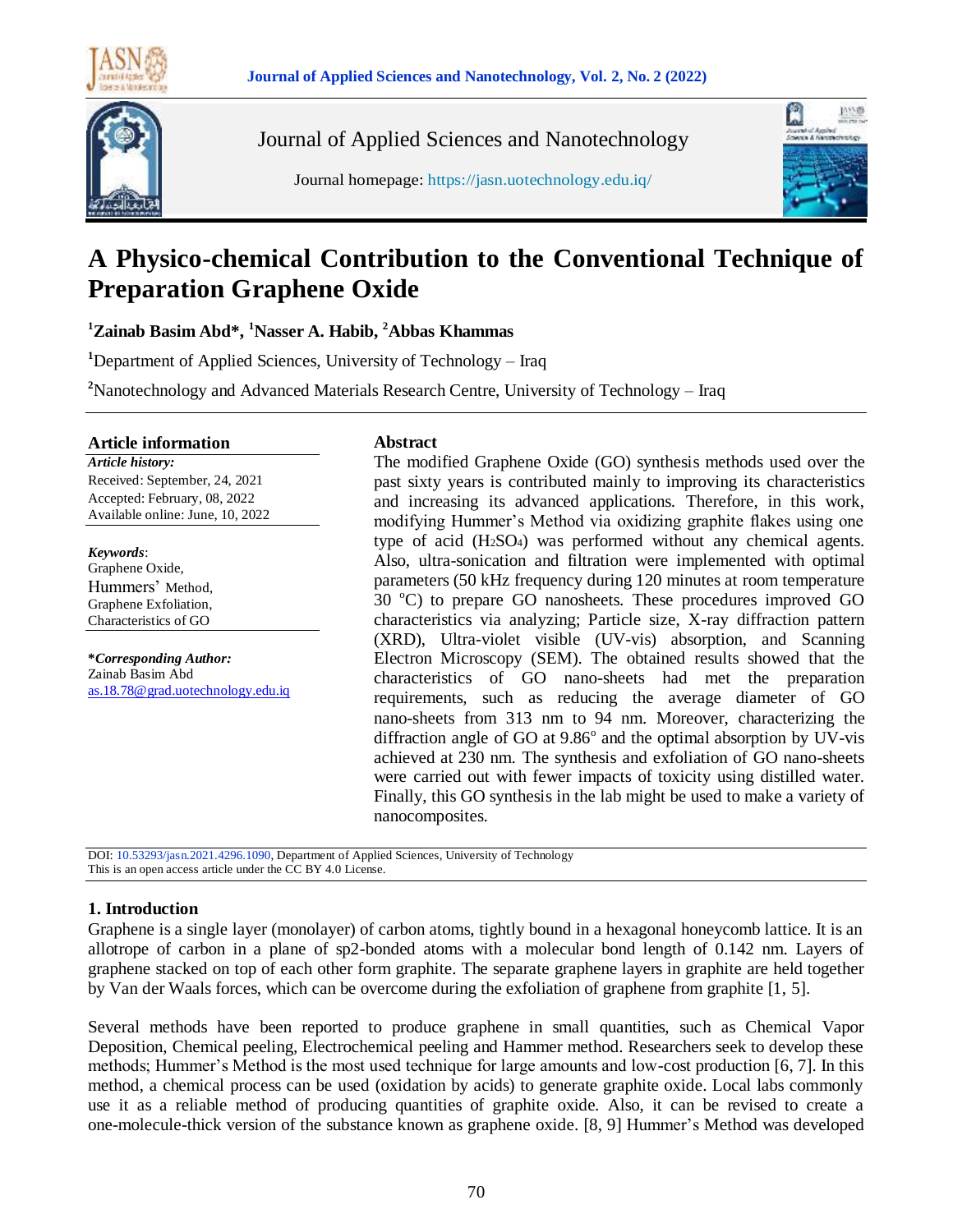in 1958 to produce graphite oxide. The production of graphite oxide was hazardous because of concentrated sulphuric, phosphoric and nitric acid [10-12].

The Staudenmeier–Hoffman–Hamdi (SHH) method [13-15] introduced potassium chlorate. However, this method had more hazards and produced one gram of graphite oxide to ten grams of potassium chlorate. Also, they did not use high temperatures to avoid the explosive risk of the (SHH) method. Nonetheless, after noting the risks, William and Richard created the above techniques. Their approach was similar to it involved adding graphite to a solution of concentrated acid. However, they simplified it to graphite, concentrated sulfuric acid, sodium nitrate, and potassium permanganate. The procedure starts with mixing graphite and sodium nitrate in sulfuric acid then cooled to  $0^{\circ}$ C. KMnO<sub>4</sub> is then added to the solution and stirred. Adding water in increments until the final solution contains about 0.5% of solids to be cleaned of impurities and dehydrated with phosphorus pent-oxide [16].

Other groups have been focused on improving the Hummers' Method to make it more efficient and environmentally friendly. One such process is eliminating NaNO<sub>3</sub> from the process, and Nitrate elimination is also advantageous as it stops producing nitrogen dioxide and di-nitrogen tetraoxide [17-20]. Exfoliation of graphite to yield suspensions of individual graphite oxide sheets needs some additives and techno-tactics. [21]. Various synthesis methods are summarized in Table 1.

| <b>Method</b>              | Year | <b>Oxidants</b>                       | Solvent                        | <b>Reference</b>               |
|----------------------------|------|---------------------------------------|--------------------------------|--------------------------------|
| Hofmann                    | 1937 | KC1O <sub>3</sub>                     | $HNO3, H2SO4$                  | (Hofmann and<br>Konig, 1937)   |
| <b>Hummers</b>             | 1958 | NaNO <sub>3</sub> , KMnO <sub>4</sub> | H <sub>2</sub> SO <sub>4</sub> | (Hummers and<br>Offeman, 1958) |
| Modified<br><b>Hummers</b> | 1999 | $K2S2O8, P2O5$<br>KMnO <sub>4</sub>   | H <sub>2</sub> SO <sub>4</sub> | (Kovtyhova et<br>al., 1999)    |
|                            | 2010 | KMnO <sub>4</sub>                     | $H2SO4,H3PO4$                  | (J.Chen,B.Yao et<br>2013)      |

# **Table 1** Summary of GO synthesis methods

GO is another critical intermediate between graphite and graphene; it is structurally different but chemically similar to graphite oxide. It retains its precursor's oxygen functionalities; however, it primarily exists in singlelayer graphene sheets. The oxygen functional group renders the GO hydrophilic and readily dispersed in water or a polar solvent to form stable colloidal suspensions. GO is usually achieved by mechanical stirring or ultrasonication methods in aqueous media. Although the ultrasonication method ensures a more efficient and faster exfoliation of the staked graphite oxide sheets, it often entails structural damages and breaks GO sheets into smaller fragments [22].

It is known that ultrasonic wave energy affects suspended solutions on a molecular level via high-power ultrasound's chemical and physical effects caused by high-power ultrasound. The dynamics of bubbles create this process due to the vibration called a cavitation phenomenon when ultrasonic waves irradiate the solution. [23]. it is worth mentioning that the cavitation behaviour is favoured at lower frequencies less than kHz because much more intensity is needed to induce cavitation by ultrasonic waves at higher frequencies. [24].

The typical ultrasonic devices such as ultrasonic probes are immersed into samples which can transfer much higher ultrasonic intensity to the pieces. The second type is called an ultrasonic bath, where the liquid container itself acts as an oscillating source [25].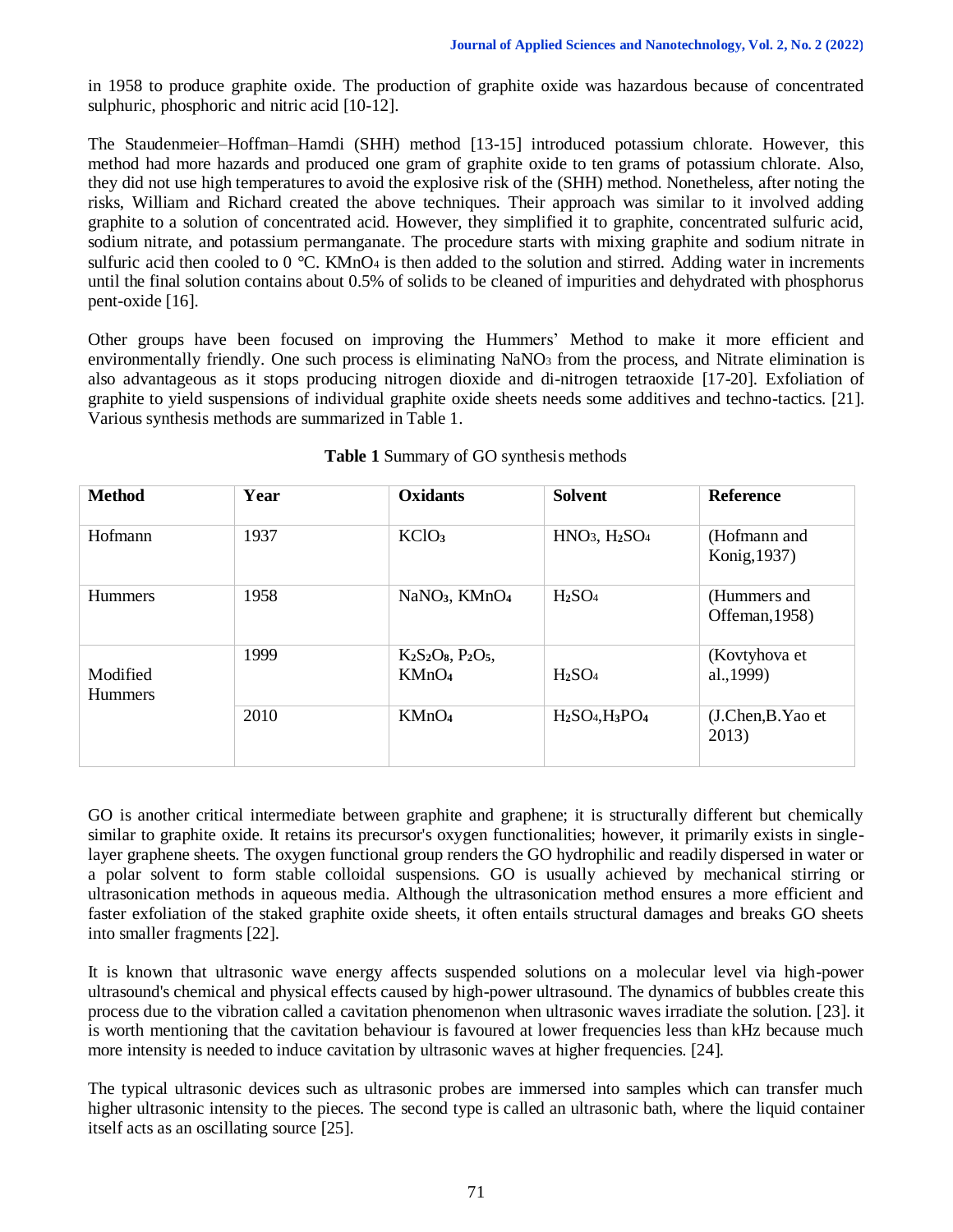This research demonstrates that GO can be synthesized using a modified approach of Hummer's Method. The innovation in this work is synthesis without using  $NaNO<sub>3</sub>$  and other acids and proceeding with a physical exfoliation technique by adjusting Ultra-sonic processing with a suitable device and setting. This method could reduce the cost and environmental impacts, and exfoliation techniques utilized carefully to gain high characteristics.

# **2. Experimental Procedure**

## **Materials**

Graphite powder with an average particles diameter (20 μm) was obtained from Sigma Aldrich by Evergreen Co. Ltd. Sulfuric acid (98%), and Hydrogen peroxide (30%) were obtained from R&J chemicals. Potassium permanganate (99.9%) and hydrochloric acid (36%) were provided, all other chemicals were used as received. Distilled water was used for washing the graphene solutions.

# **Preparation of Graphite Oxide**

Graphite oxide was synthesized using 4 g of graphite (powder) oxidized by 200 ml of H2SO4 in a volumetric flask with continuous stirring for 4 hours. 15 g of KMnO4 was added to the mixture gradually and carefully. A mechanical magnetic stirrer was used for 60 hours to oxidize graphite completely (solution colour was converted from dark green to dark brown), as shown in figure 1 (step 1). Subsequently, 30 ml of H2O2 solution was added to terminate excess KMnO4 and oxidation process (the colour was altered to bright yellow). Graphite oxide was formed and washed three times with an aqueous HCl solution to remove SO42- ions. To remove Cl- ions from the variety, the mixture was washed with distilled water and deionized DI-H2O several times. These solutions were poured into filter tubes and washed repeatedly using a centrifugation technique with 9000 RPM, as demonstrated in figure 1 (step 2). At the third step, sonication for 30 minutes until it forms a paste-gel (pHneutral) with a dark brownish colour.



**Figure 1:** steps of synthesis graphite oxide using modified Hummer's technique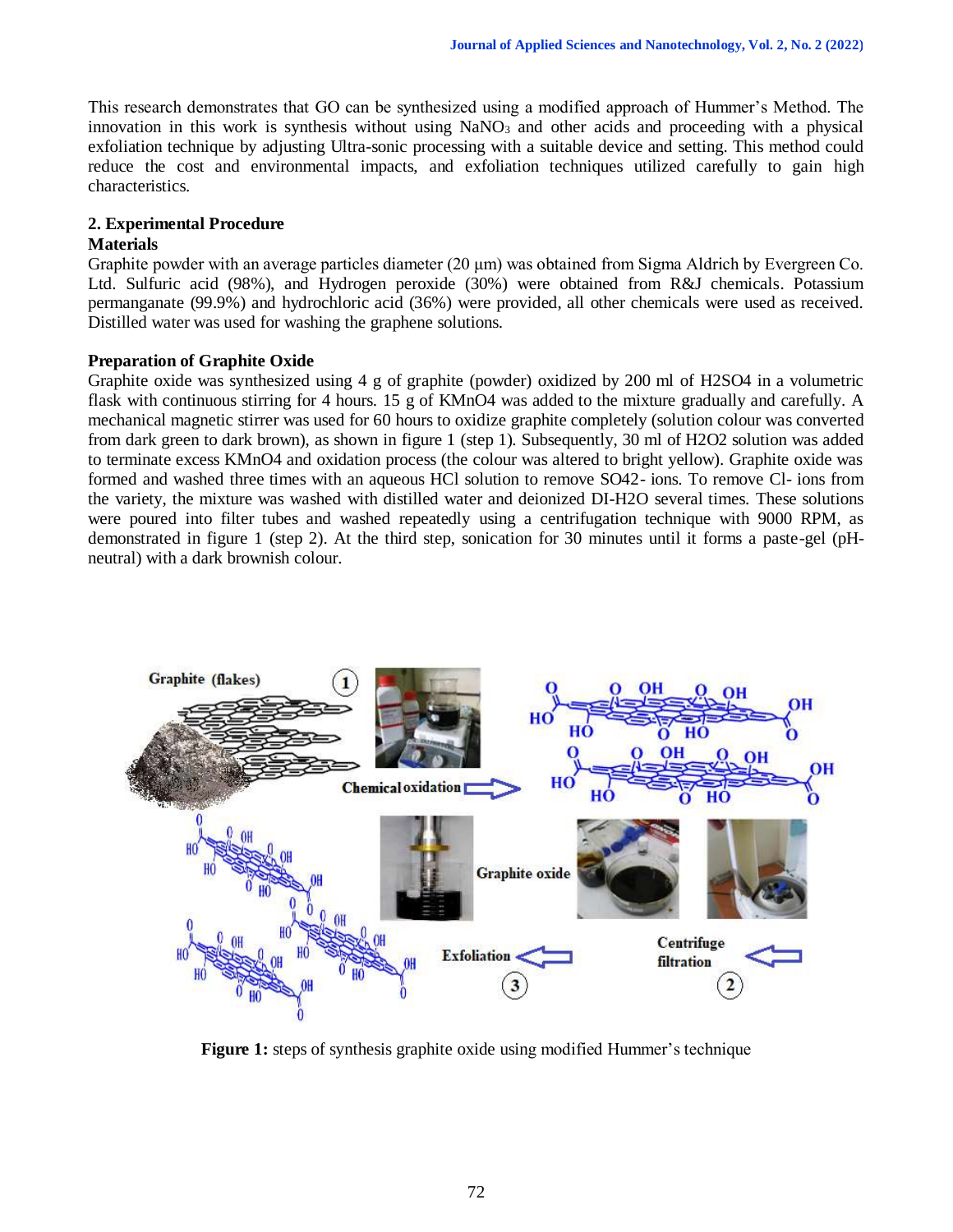#### **Preparation of Graphene Oxide nanosheets**

The exfoliation process on graphite oxide layers was used by applying mechanical forces to its suspension solution, such as stirring and sonication techniques, as shown in figure 2. One gram of GO (thick liquid) was initially dispersed in distilled water using a magnetic stirrer to separate the agglomerated graphite oxide particles for 30 min and repeated at three temperatures (30, 40 and 50)  $\degree$ C. GO nanosheets precipitated at the bottom of the beaker; therefore, a probe-sonication technique was used to disperse the graphite oxide sheets. In this technique, the device's parameters such as power and frequency for three values (20, 30 and 50) kHz at 60 minutes room temperature with an average of  $30^{\circ}$ C increase the exfoliated sheets. A water-bath sonication device was used to reduce the sediment particles and obtain the most considerable graphene oxide nanosheets (high yield nanoparticles) in the solution. The completion of dispersion of the GO occurred after three tries of sonication time (30, 60 and 120) min. as shown in figure 2, tube c. The final product of GO was a thick solution of GO. Some of it dried in a vacuum dryer at  $80^{\circ}$ C and pressure of 70 cm Hg.



**Figure 2:** Mechanical techniques to produce GO.

#### **3. Results and Discussion**

been performed under optimal parameters The justification for using mechanical methods is to exfoliate graphite oxide layers into nanosize sheets, as performed in section 2.2. A series of devices was used according to the physical techniques and based on the device efficiency, so the obtained results showed different sizes, as shown in figure 2. Firstly, the magnetic stirrer device exhibited the microparticles suspended in the aqueous solution were few despite utilizing different temperatures. It is attributed to the Van der Waals forces' dominance and the mechanical force's inability to overcome these forces to separate the accumulated graphite layers. Therefore, the second technique (probe sonication device) was used because it has an advantage in its work mechanism. It generates high-energy ultrasound waves that create tiny micro-bubbles waves that penetrate the GO layers with the support of the distilled water medium (OH group). The process has of power; with 200 watts, a frequency of 50 kHz, and a time of 60 minutes at an ambient laboratory temperature of 30  $(\pm 2)$  °C. Thus, this method largely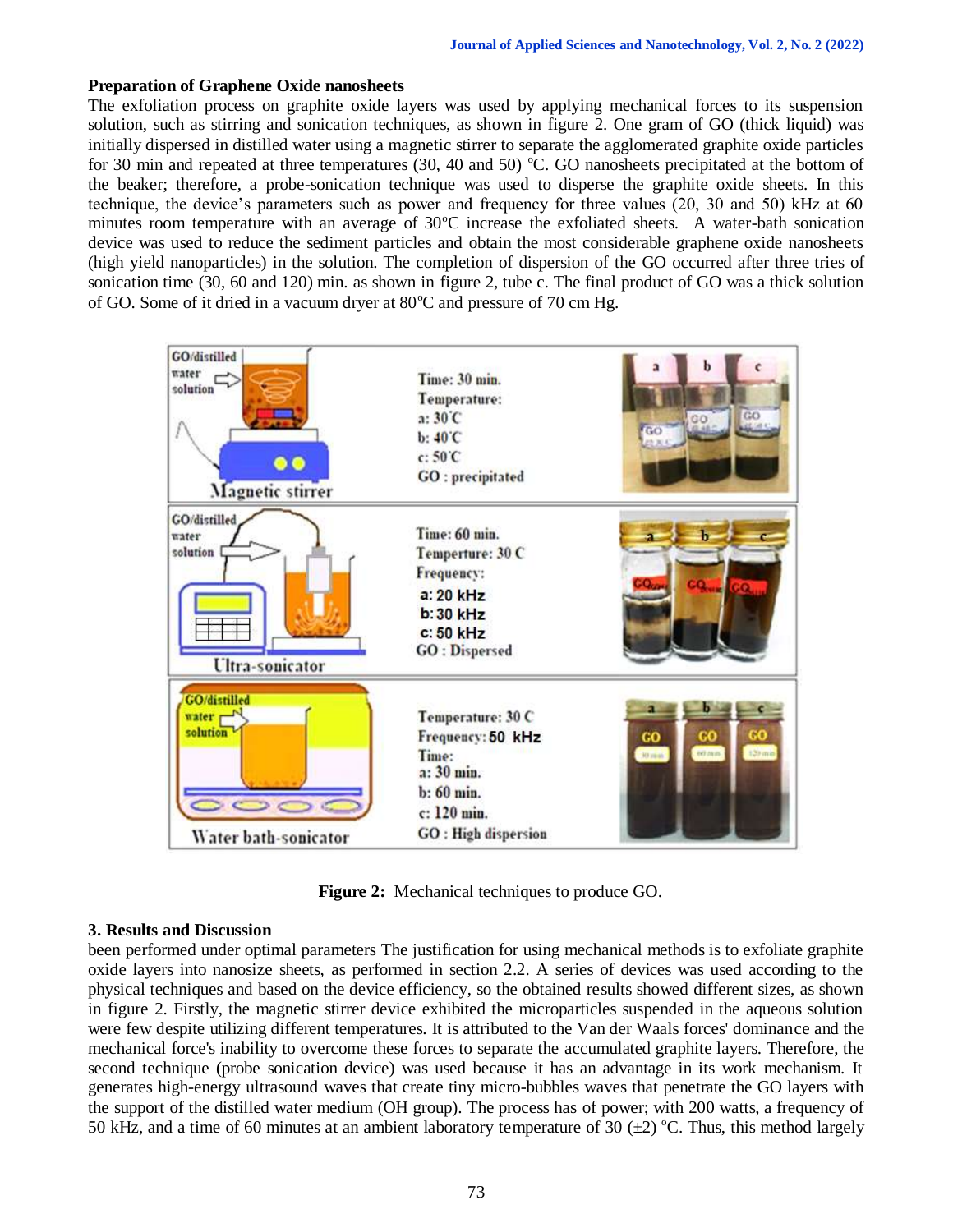transcends Van der Waals forces, reduces the quantity of precipitated particles, and increases the suspended GO nanoparticles in the solution from 20 kHz to 50 kHz as shown in figure 2 (tubes a, b and c). However, incomplete GO exfoliation with microparticles of GO in the bottom of the tubes led to repeat the process with the third technique. Three jars of GO solutions were placed in Bath-sonication equipment for (30, 60 and 120) minutes to invest the combination of the type of ultrasound waves that have been created in the bath in addition to the sonication time. This technique was suggested to avoid sedimentation problems and obtain a high yield of nano-particles. Moreover, this device enhanced the dispersion of the agglomerated GO nanosheets in the aqueous medium. It was found that very few deposited particles in the tubes were achieved at time 120 min. Characterization of the best sample has been analyzed using nanosized particles and other tests.

#### **3.1. Particle Size of GO Nanosheets**

The particles size distribution was analyzed using *BrookHaren* (NanoBrook 90plus USA). The raw data were normalized determine GO particles' average size and range. In figure 3, curves between the intensity and diameter (nm), particles sizes of the first technique figure 3-a were 313 nm, where the particles size in the second instrument was 134 nm, as shown in figure 3-b. It is attributed to the type of sonication, where the water bath sonicator provides gentile and harmonic ultra-sonic waves with a reasonable and practical force higher than Van der Waals forces. This process assists in exfoliating the layers of GO carefully compared to the probesonicator type based on the amount of GO nanosheets. In addition, using an extended period (120 min) with monitoring the temperature within an average of 30 °C enhanced the number of nanosize particles. However, the range of nanosized particles includes 50-500 nm size. Practically, in a typical local lab with limited facilities, these results are considered a promised outcome. Therefore, the best way to collect a high percentage of nanoparticles is to use nanoparticles paper filters (100 nm) under vacuum. It has been performed to raise the effective diameter to 94 nm, as shown in figure 3-c.



**Figure 3**: Particle nanosize distribution of GO analysis, (a) with prob-sonicator, (b) with water bath sonicator and (c) with a paper filter with (100 nm)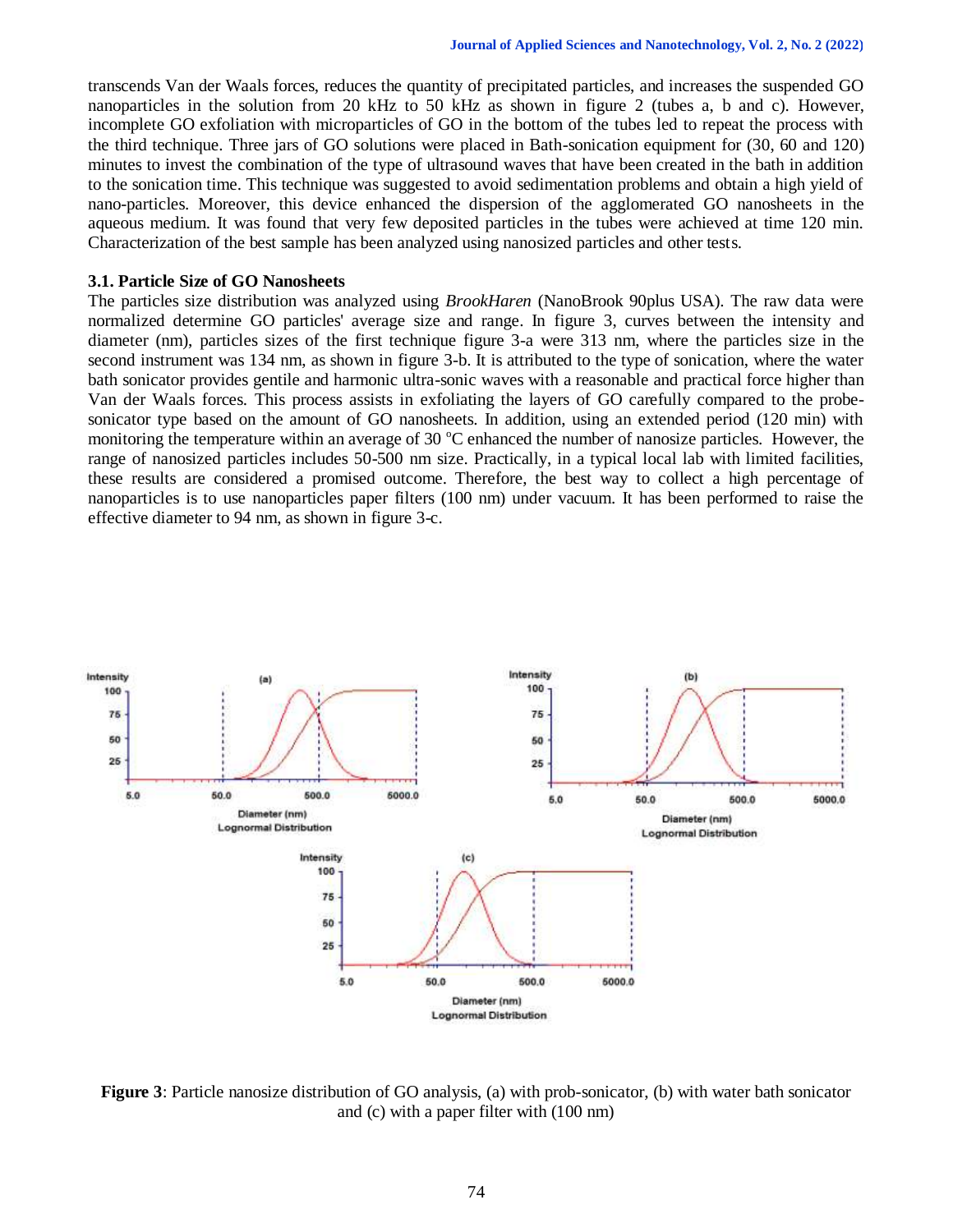#### **3.2. X-Ray Analysis**

The crystalline structure analysis to a sample of GO was characterized using (XRD-6000 /SHIMADZU) under conditions of the voltage of 40 kV. Based on the diffraction pattern, the average spacing between layers of atoms was calculated by determining the orientation of a single particle crystal. Figure 4 shows a sharp diffraction peak (002) of pure graphite is found around  $2\theta = 25.78^\circ$ . The typical diffraction peak (001) of GO was observed at  $2\theta = 9.86^\circ$ , which is mainly due to the oxidation of graphite, corresponding to the highly organized layer structure with an interlayer distance (d) of 0.393nm for graphite and 0.895nm for GO using Bragg's law,  $n\lambda = 2$  d Sint. This interlayer space indicates successes in exfoliation treatment using physical process (sonication) and chemical treatment (oxidation). The interlayer spacing of graphite oxide increases due to large covalently bounded oxygen-containing functional groups on the graphene sheets during the oxidation process.



#### **3.3. UV/Vis Test**

Ultraviolet-visible spectra (UV/Vis) test was performed using Brookhaven (Nano Brook Zeta plus USA). As UV-Vis Spectroscopy is a quantitative technique, it is used to measure the graphene suspension solution that absorbs light to determine the wavelength of GO. In figure 5, UV-Vis of GO has an absorption peak at 230 nm, shifting to 270 nm in graphene. Also, based on sonication time, absorption was greater than at 60 min sonication, which indicates that the surface area increased and absorbed more radiation when the sonication time reached 120 min. It is the optimal time to get a high rate of GO particles in the solution at the suitable adjusted sonication process.



**Figure 5:** UV-vis test of GO at different sonication time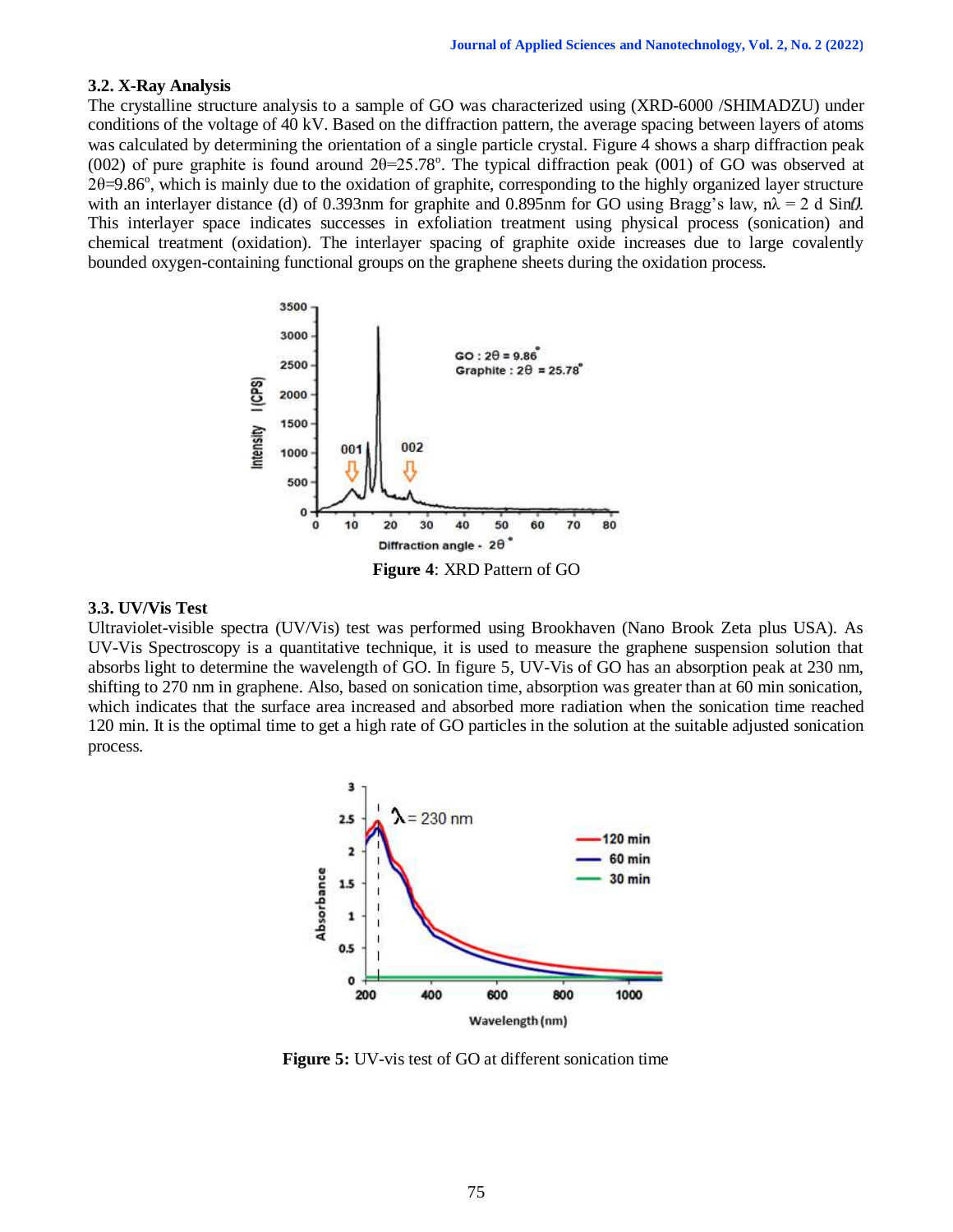# **3.4. SEM Analysis**

Scanning electron microscopy (SEM) type Inspect F50 FE-SEM was used to analyze GO nanosheets microimages of a dry sample by scanning the surface. It includes fragile and huge wavy layers of GO with a few graphite oxide particles as shown in figure. 6-a at 7000 x magnification with a scale of 10µm. The morphology of the sample surface of GO was observed at 50000 x with a scale of 2*µ*m, the feature of GO Nanosheets as demonstrated in figure 6-b. The selected micro spot was magnified to nanoscale as shown in figure 6-c at 190000 x magnification with 500nm. Several GO sheets have been appeared obviously in figure 6-c and measured in figure 6-d at 380000 x with a scale of 200 nm. Despite some imperfections, some graphene flakes can identify under FE-SEM. However, filtration of the GO solution using a filter with nanoporous could reduce the bulk and micro-particles in addition to any impurities. The size range of the sheets was between 48.92nm to 172.8nm. It is attributed to that oxidation of graphite was performed entirely.





#### **4. Conclusion**

Hummer's Method has been successfully modified and improved to synthesize GO. The change was thought to be a simple and delicate way to make advanced GO nanosheets. The novelty of the current research can be described by reducing the danger and effects of acidic solutions on the environment, where it concludes that a solution of H<sub>2</sub>SO<sub>4</sub> containing KMnO<sub>4</sub> can oxidize graphite to graphite oxide with a high yield of exfoliated sheets without using NaNO<sub>3</sub> or any chemical agents. Moreover, the best conditions of the exfoliation process were achieved using the proper ultra-sonication device with the filtration. The result showed that using an optimal frequency of 20 kHz during 120 minutes at room temperature (30  $^{\circ}$ C) provided a high yield of GO nanosheets gained with 94 nm size. Furthermore, this methodology kept the GO characteristics as characterized by X-ray and UV-vis tests. It is found that the UV-vis absorption of GO increased due to the increase in the surface area of the nanosheets after two hours. This evidence shows that GO nanosheets have been well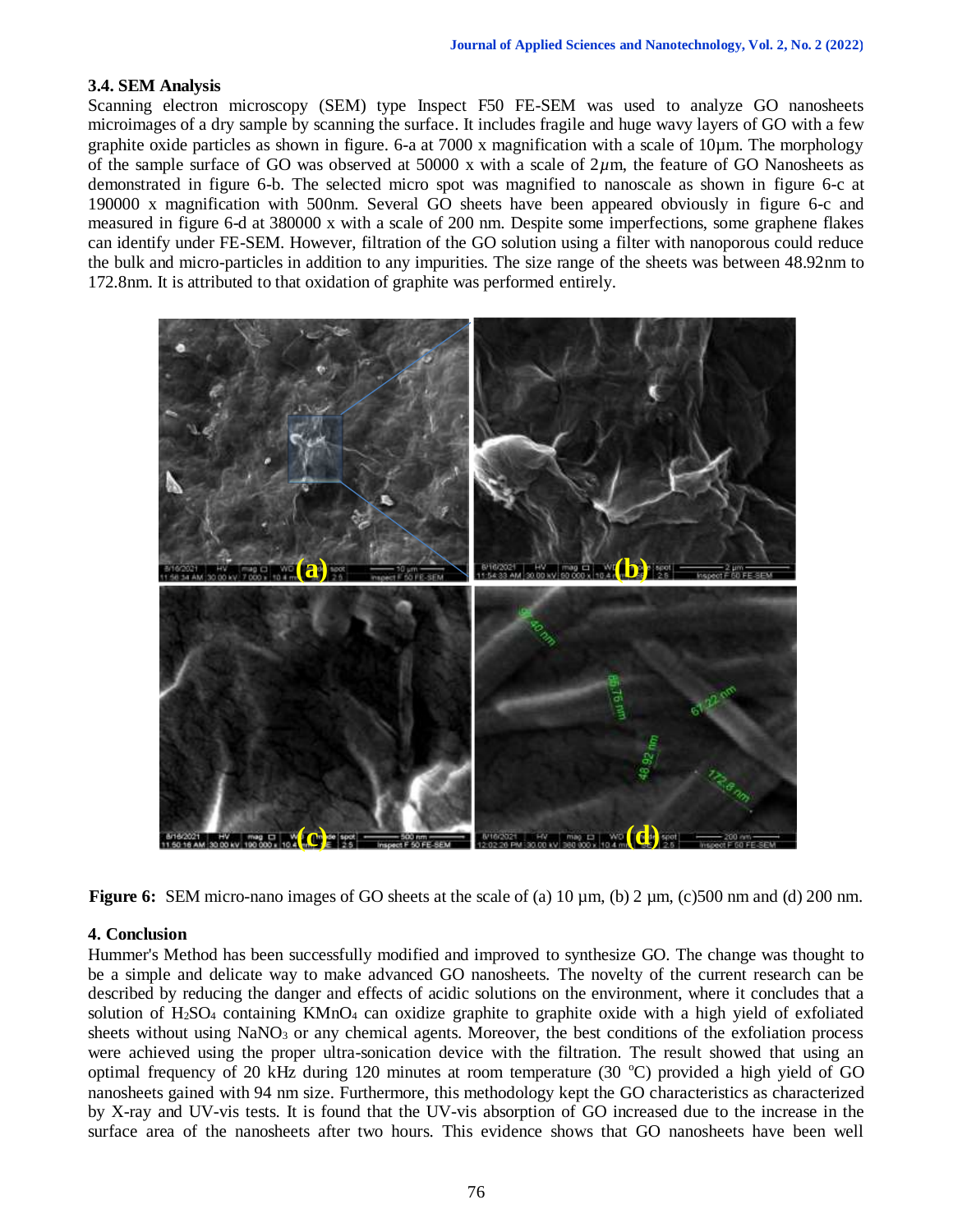prepared. Thus, the prepared GO in this modified method has a high yield of nanosheets with low cost and offers a unique specification of GO for several applications.

#### **Acknowledgement**

The authors would like to express their gratitude to the staff of the Center for Research in Nanotechnology and Advanced Materials at the University of Technology for their cooperation in most of the tests. We also appreciate the use of instrumentation in the Materials Properties Laboratory/Department of Applied Sciences.

# **Conflict of Interest**

The authors declare that they have no conflict of interest.

# **References**

- [1] Ch.H. Lui, Li.Liu , K.F.Mak, G .W.Flynn and T.F.Heinz, "Ultraflat graphene", *Nature*, vol. 462, p. 339-341, 2009.
- [2] D.C.Marcano, D.V.Kosynkin, J.M.Berlin, A.Sinitskii, Z.Sun, A.Slesarev, L.B.Alemany and W.Lu, J.M.Tour, "Improved synthesis of graphene oxide," *AscNano*, vol. 4, no. 8, p. 4806-4814, 2010.
- [3] S.H. Ali , A.M.Abdul Hussein and M.K. Abd Mohammed , '' Structural Properties of Multi-layer Graphene (MLG) Films Prepared by Flame Technique in Open Environment'' , *Iraqi A.S.J* ,vol.34, no.1 , p.129-135, 2016 .
- [4] H.T. Hussein ,U.M. Nayef, A.M. Abdul Hussien , '' Synthesis of Graphene on Porous Silicon for Vapor Organic Sensor by Using Photoluminescence'', *Optik,* vol.180,p.61-70,2018.
- [5] N. A. Habib, B.W.Chieng, N. Mazlan, U. Rashid,R. Yunus, and S. Abdul Rashid,'' Elastomeric Nanocomposite Based on Exfoliated Graphene Oxide and Its Characteristics without Vulcanization'', *Hindawi*,vol.2017,p.1-11, 2017.
- [6] J. Chen, B. Yao, Ch. Li and Ga. Shi, "An improved Hummers method for eco-friendly synthesis of graphene Oxide", *Carbon*, vol.64, p.225-229, 2013.
- [7] A.Adetayo and D.Runsewe,"Synthesis and Fabrication of Graphene Oxide", *J.composite material*, vol.9, no.2, p.207-229, 2019.
- [8] N. Ucar, I. O.Yuksek, M. V. Olmez, E. Can and A. Onen " The effect of oxidation process on graphene oxide fiber properties", *Materials Science-Poland*, vol.37, no.1, p.83-89, 2019.
- [9] R. Ikram, BM.Jan and W. Ahmad, "An overview of industrial scalable production of graphene oxide and analytical approaches for synthesis and characterization", *JMR&T*, vol.9, no.5, p.11587-11610,2020 **.**
- [10] A. T.Smith, A.M.Lachance, S.Zeng, B.Liu and L.Sun, "Synthesis, properties and application of graphene oxide / reduced graphene oxide and their Nanocomposite ", *Nanomaterialscience*, vol.1, no.1, p.31-47, 2019.
- [11] W.S.Humers and R.E.Offeman, "preparation of Graphitic oxide, "*Am.chem.Soc*, 80, p.1339, 1958.
- [12] R. Ikram, BM.Jan and W. Ahmad, "An overview of industrial scalable production of graphene oxide and analytical approaches for synthesis and characterization," *JMR&T*, vol.9, no.5, p.11587-11610 ,2020 .
- [13] K.Ojha, O.Anjaneyulu and A.K.Ganguli, "Graphene-based hybrid materials: synthetic approaches and properties ", *current science*, vol.107, no.3, p.397-418, 2014.
- [14] R. Ikram, BM.Jan and W. Ahmad, "An overview of industrial scalable production of graphene oxide and analytical approaches for synthesis and characterization," *JMR&T*, vol.9, no.5, p.11587-11610,2020 .
- [15] U. Hofman and E. Koenig, "Studies on Graphit Oxide", *journal for inorganic and general chemistry*, vol.234, no.4, p.311-336, 1937.
- [16] R.K.Singh, R.Kumar and D.P.Singh " Graphene oxide: strategies for synthesis, reduction and frontier application, "*RSC*, vol.6, no.69, p.64993-65011, 2016.
- [17] N. I. Kovtyukhova, P. J. Ollivier, B. R. Martin, Th. E. Mallouk, S. A. Chizhik, E. V. Buzaneva, and A. D. Gorchinskiy, "Layer-by-Layer Assembly of Ultrathin Composite Films from Micron-Sized Graphite Oxide Sheets and Polycations", *Chemistry of Materials*, vol.11, no.3, p.771-778, 1999.
- [18] J. Chen, B. Yao, Ch. Li and Ga. Shi, "An improved Hummers method for eco-friendly synthesis of graphene oxide," *Carbon*, vol.64, p.225-229, 2013.
- [19] NI.Zaaba, K.L.Foo, V.Hashim, S.J.Tan, Wei-Wen.Liu and C.H.Voon, "Synthesis of graphene oxide using modified hummers method" *solvent Influence, Procedia Engineering*, vol.184, p.469-477, 2017.
- [20] T.Soltani and B.K.Lee, "Low intensity-ultrasonic irradiation for highly efficient, eco-friendly and fast synthesis of graphene oxide," *pubmed,* vol.38, p.693-703, 2017.